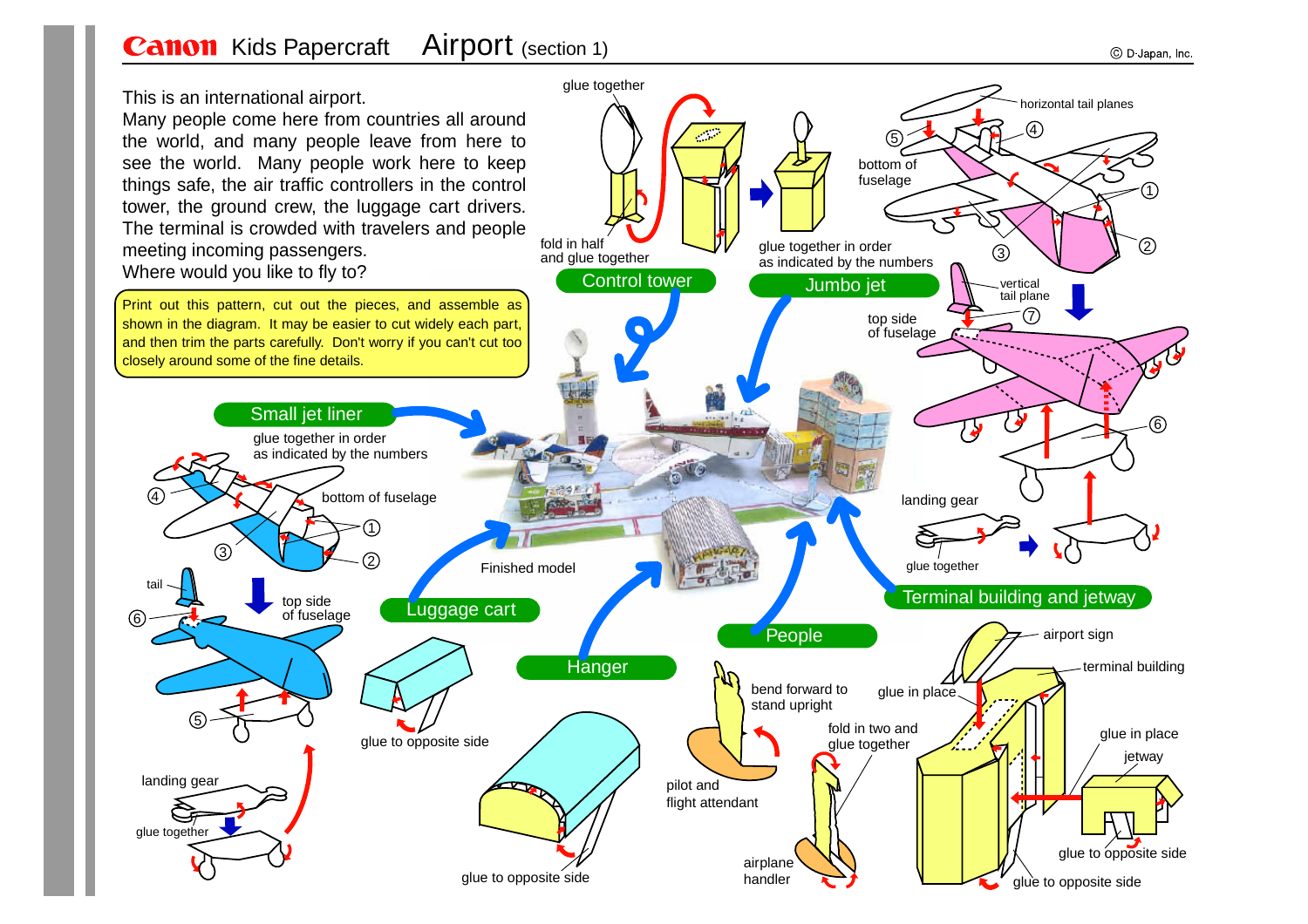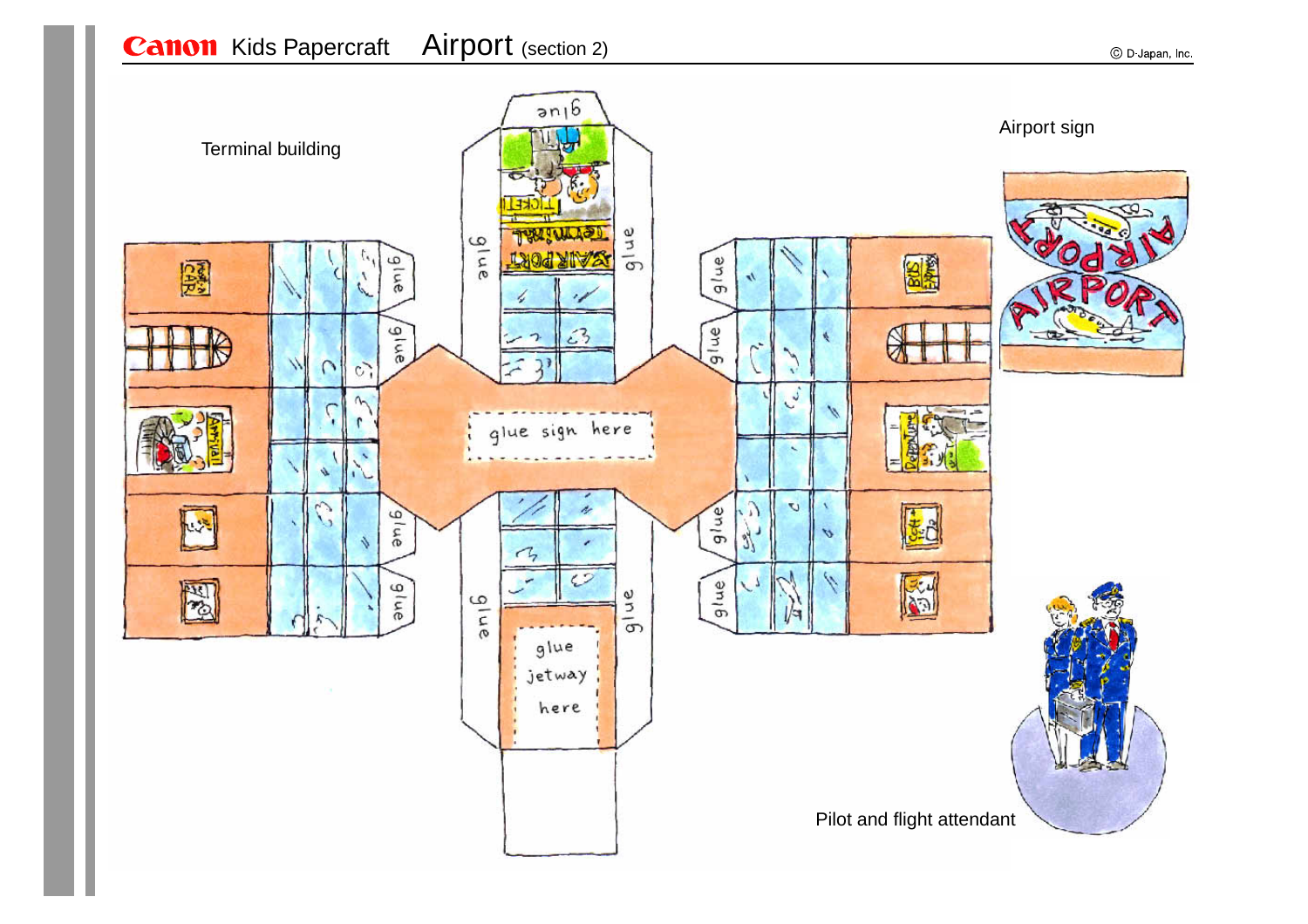## **Canon** Kids Papercraft Airport (section 3)

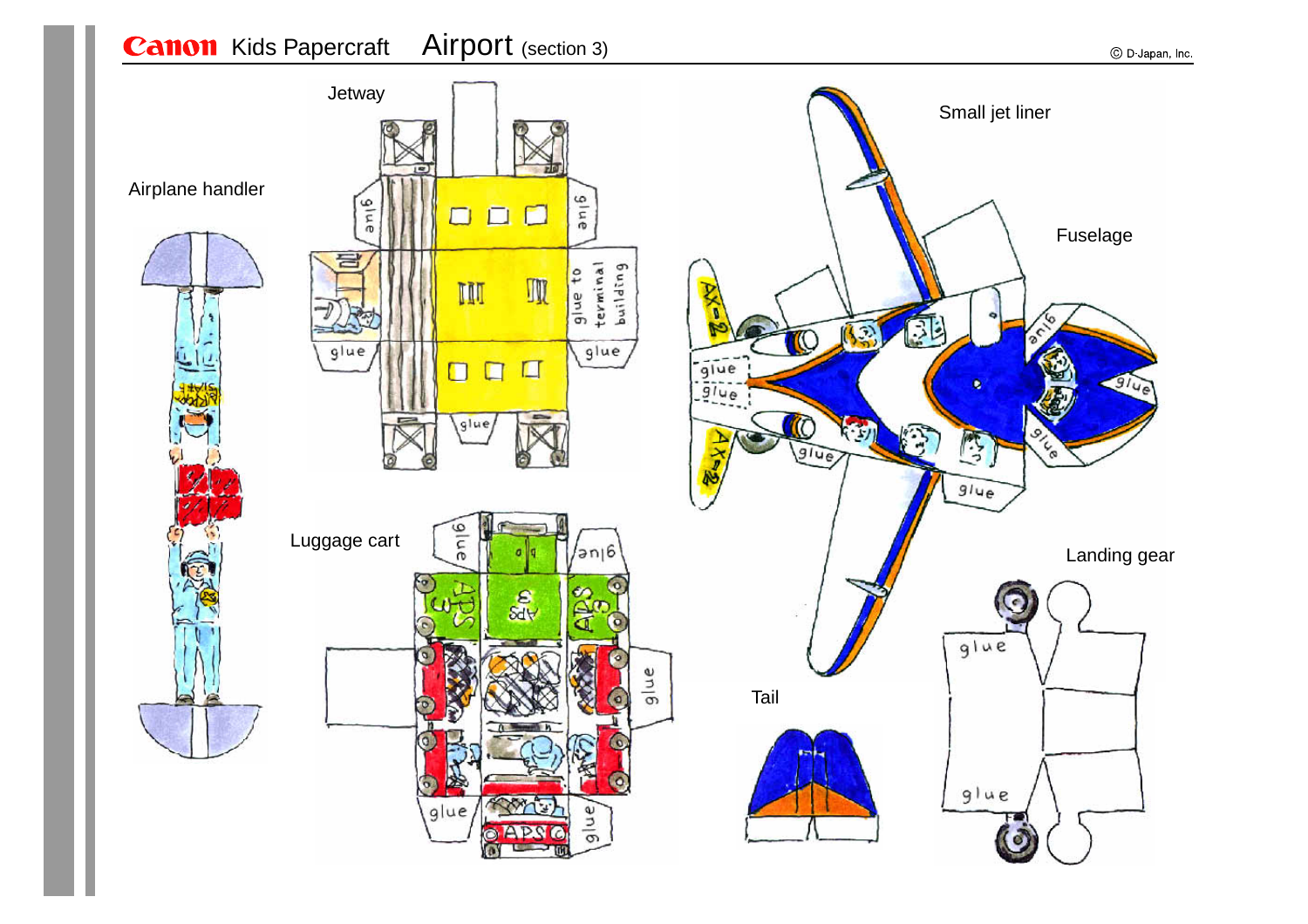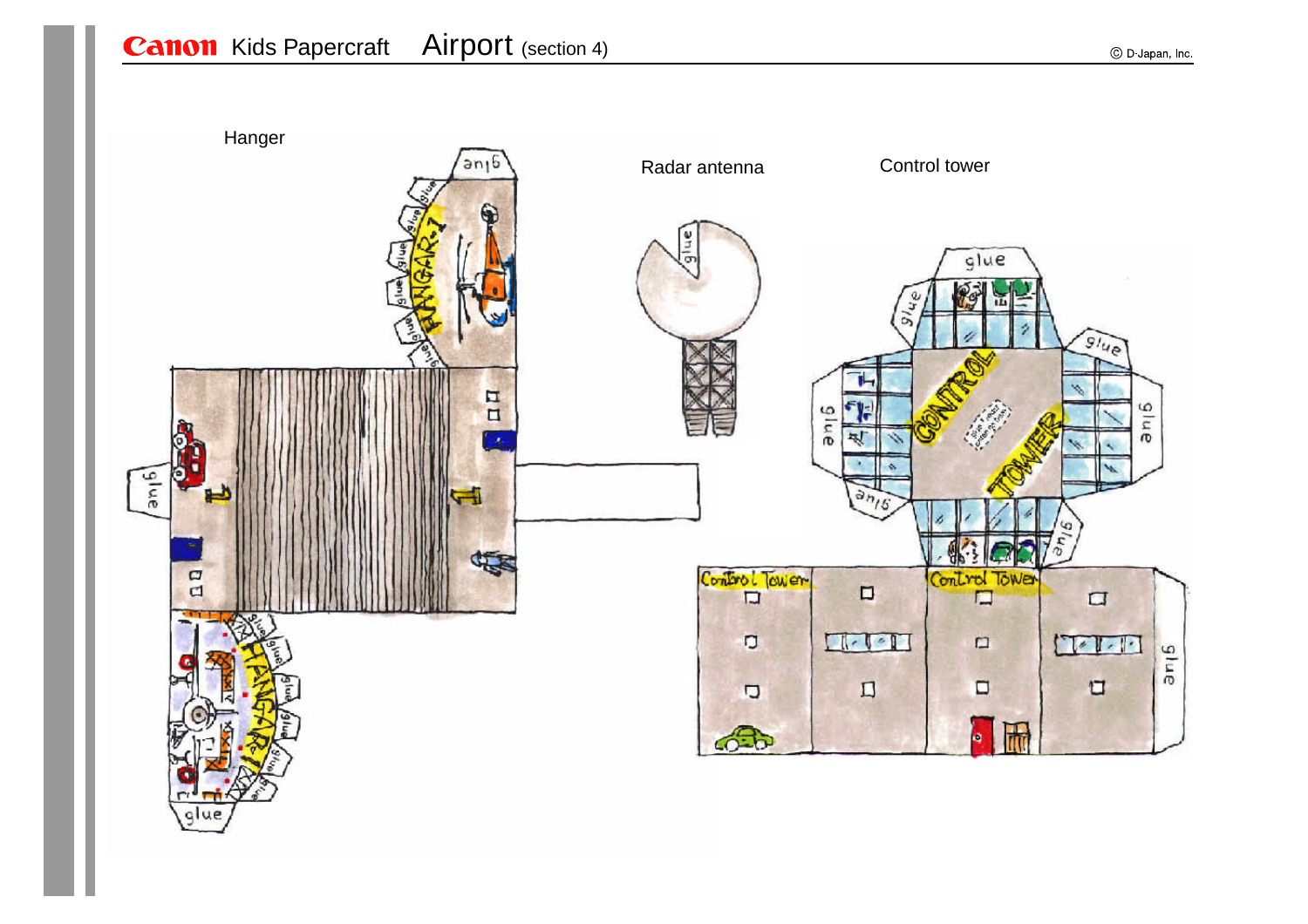